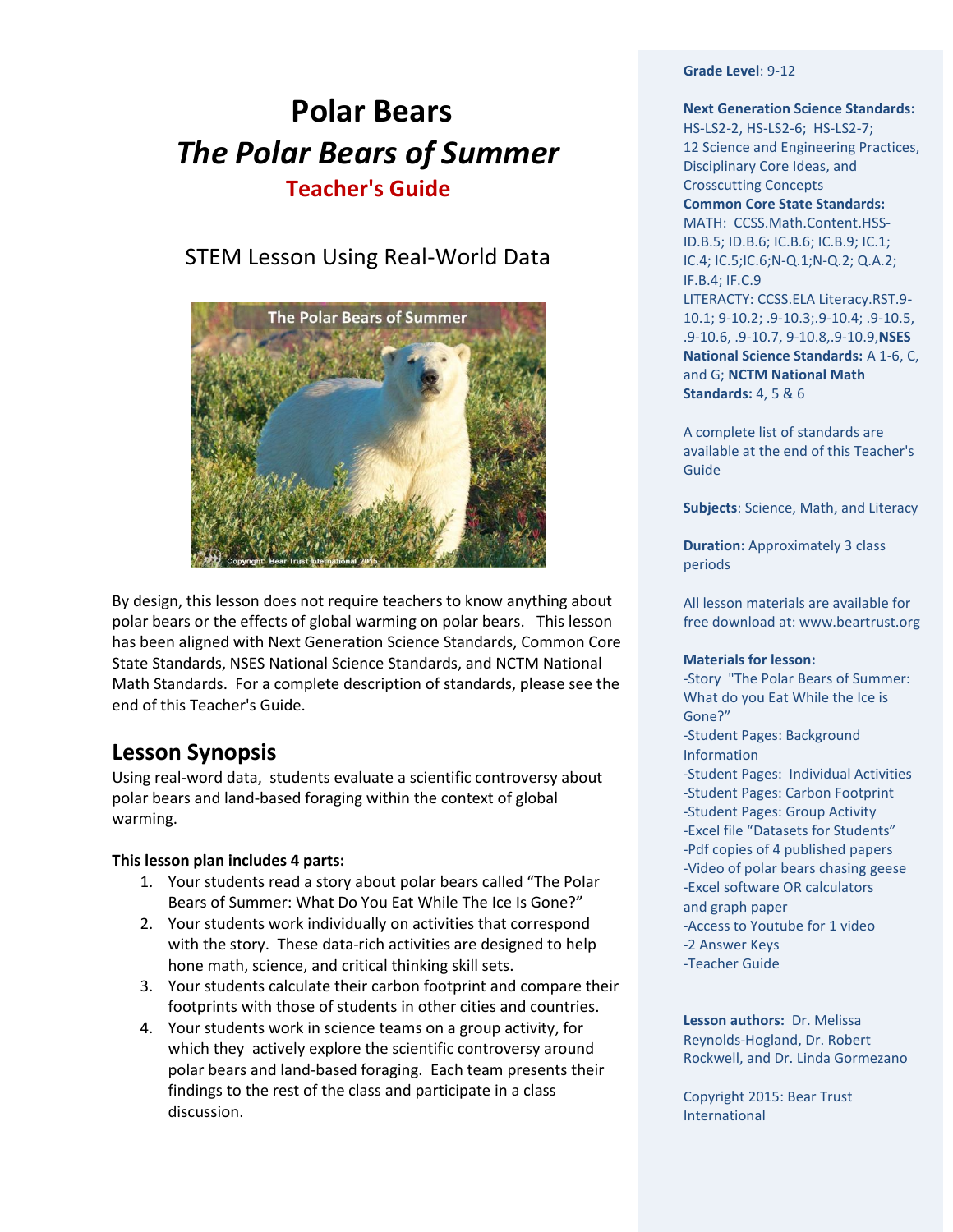# **The Polar Bears of Summer**

Written by Dr. Melissa-Reynolds Hogland, Dr. Robert Rockwell, and Dr. Linda Gormezano Printed by Bear Trust International, 2015

A Bear Trust International Conservation Education Publication

Published by Bear Trust International 2015

This lesson plan, in its electronic form, is provided at no charge to educators, youth, and the public thanks to the generosity of the following sponsors:

Bear Trust International Hudson Farm Foundation M.J. Murdock Charitable Trust Puelicher Foundation

#### Copyright © 2015 Bear Trust International

All rights reserved. For the purpose of non-commercial dissemination for education, all materials for this lesson are available for free download on the Bear Trust International website: [www.beartrust.org](http://www.beartrust.org/)

Other organizations are welcome to use this lesson for non-commercial outreach upon written permission from Bear Trust International.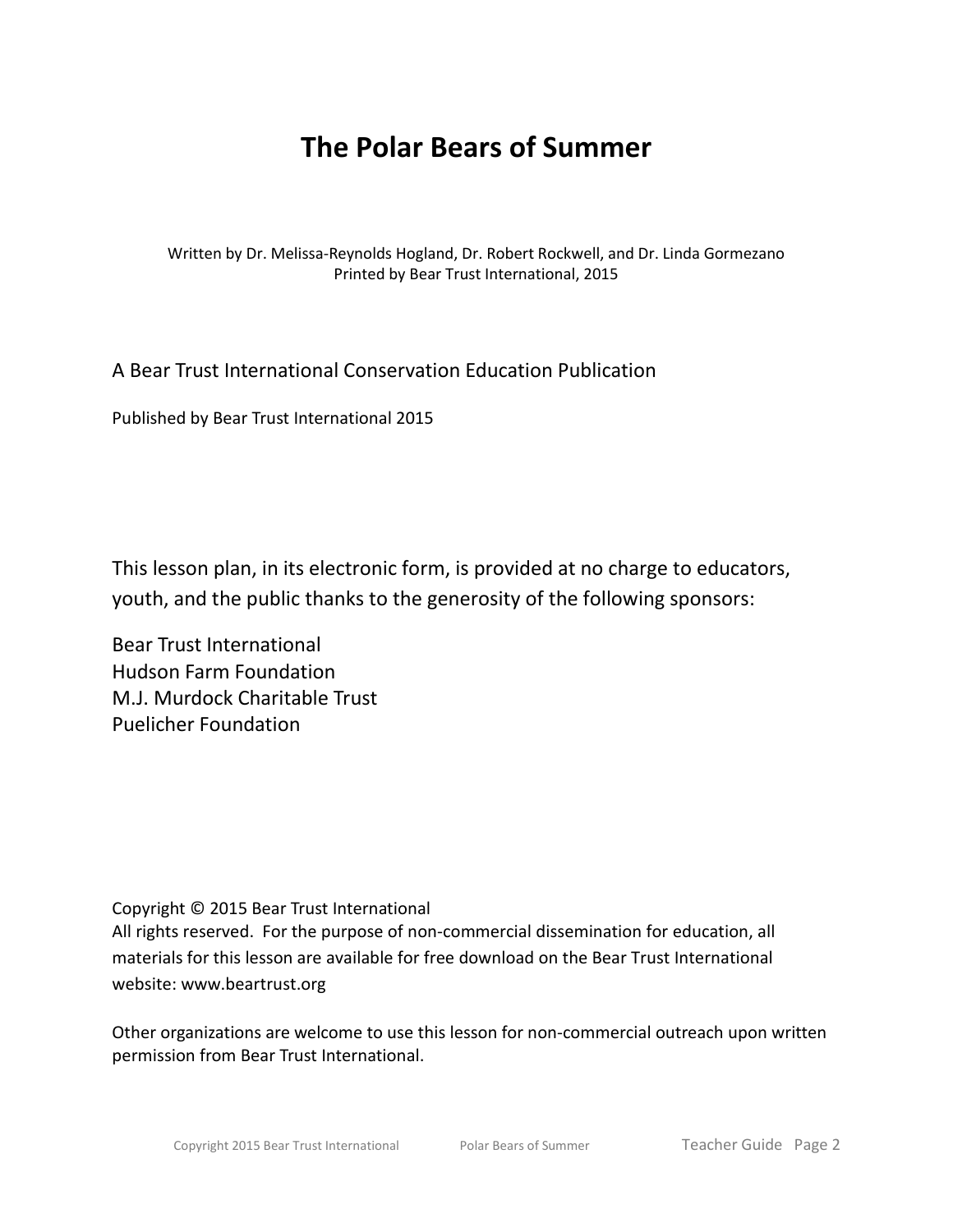### **Lesson Objectives**

- 1. Students will actively participate in the process of scientific discovery, using real-world data from research done on wild polar bears in western Hudson Bay, Canada.
- 2. Students will evaluate hypotheses, analyze real-world data, interpret analyses using models, draw conclusions, and share findings with their peers.
- 3. Students will learn about scientific controversy and evaluate a current scientific controversy around polar bears and land-based foraging.
- 4. Students will evaluate an ecological process within the context of global warming.
- 5. Students will use mathematics and computational thinking to calculate ecological match/mismatch of polar bears and nesting snow geese (all equations provided) and the energy available in snow goose colonies in terms of Kcal and # of Seal Days. Students will create graphs and critically evaluate/interpret graphs and tables.
- 6. Students will use mathematical and statistical representations of phenomena with 95% confidence intervals to support explanations.
- 7. Students will construct explanations supported by multiple and independent studentgenerated sources of evidence.
- 8. Students will hone skills in communication as they engage in a range of collaborative discussions.
- 9. Students will present findings to their peers( via in-class presentations and discussions), emphasizing important facts with relevant evidence.
- 10. Students will work individually and cooperatively as they solve problems, construct explanations, hone critical thinking skills, and design solutions.

## **Acknowledgements**

Special thanks to Dr. Robert Rockwell and Dr. Linda Gormezano for sharing some of their research data and published papers with Bear Trust International. Special thanks to Dr. Ian Stirling, Dr. Derocher, and Dr. Karen Rode for sharing some of their published papers with Bear Trust International.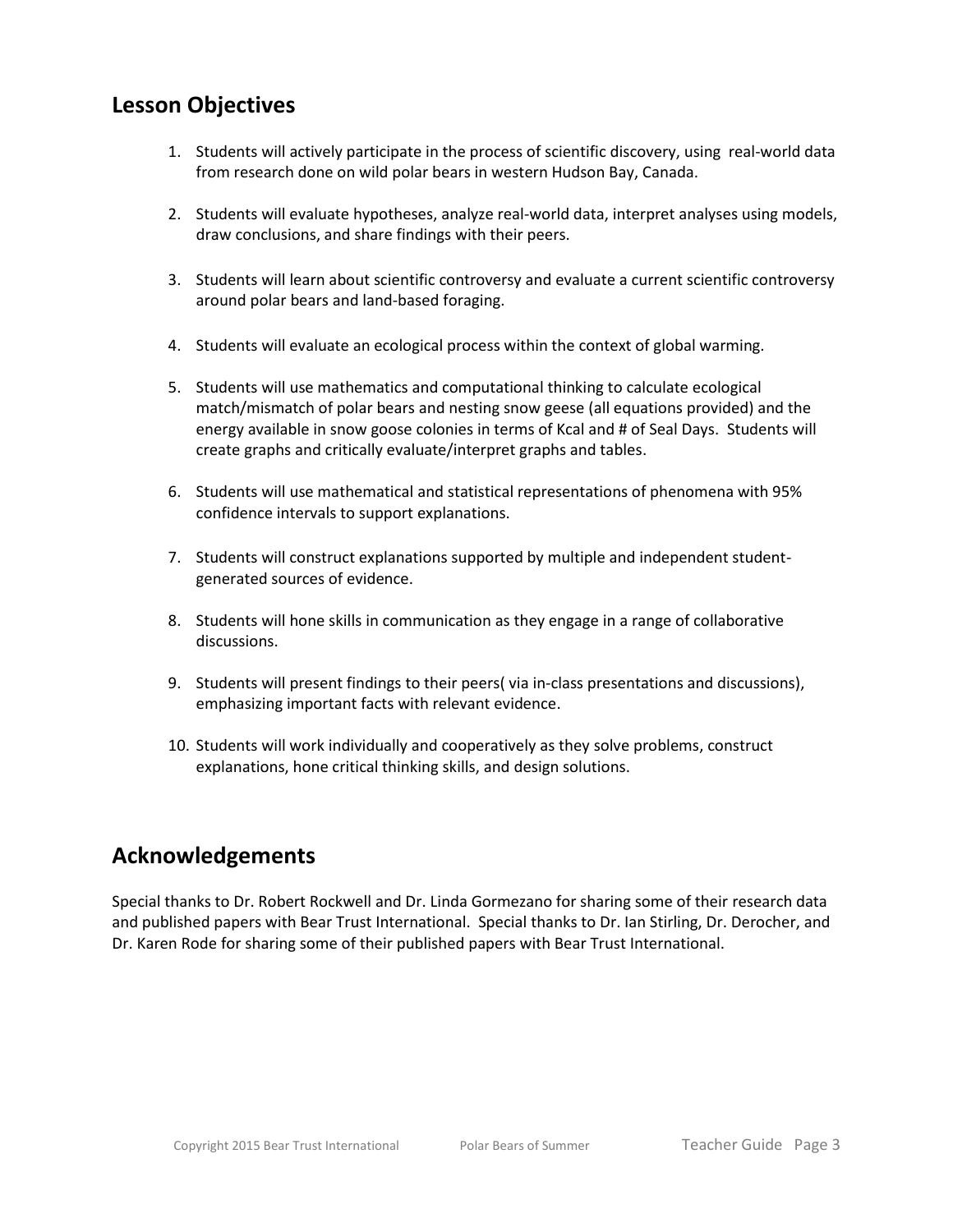# **Lesson Materials**

All lesson materials are available for free download on Bear Trust International's website: **www.beartrust.org**

- Story about polar bears, "The Polar Bears of Summer: What Do You Eat While The Ice Is Gone?"
- Teacher Guide (i.e., the guide you are reading)
- "Student Pages: Background Information"
- "Student Pages: Individual Activities"
- "Student Pages: Carbon Footprint Activity"
- "Student Pages: Group Activity"
- Excel Data File: "Datasets for Students"
- Answer Keys
	- $\circ$  "ANSWER KEY for Datasets", an excel file which provides all graphs and missing cell values in the excel data set
	- o "ANSWER KEY for Individual Activities", a word document
- Excel graphing software, or graph paper and calculators for each student
- Pdf copies of 4 published papers
- Video of polar bears chasing geese (on the Bear Trust website)
- Access to Youtube to watch a video of polar bears climbing a cliff to eat eggs (this video is not on the Bear Trust website)

## **Background Information for Teachers**

### **This lesson plan includes 4 parts:**

- 1. Your students read a story about polar bears called "The Polar Bears of Summer: What Do You Eat While The Ice Is Gone?"
- 2. Your students work individually on activities that correspond with the story. These data-rich activities were designed to help hone math, science, and critical thinking skill sets.
- 3. Your students calculate their carbon footprint and compare their footprints with those of students in other cities and countries.
- 4. Your students work in science teams on a group activity, for which they actively explore the scientific controversy around polar bears and land-based foraging. Each team presents their findings to the rest of the class and participate in a class discussion.

### **Bears Worldwide**

There are 8 species of bears worldwide: American black bear, Asiatic black bear, brown bear, giant panda bear, polar bear, sloth bear, spectacled bear, and sun bear. Of these 8 species, 6 are listed as Endangered or Vulnerable (not endangered, but facing high rate of extinction in the wild) by the International Union for Conservation of Nature (IUCN). Only the American black bear and brown bear are considered species of Least Concern globally by the IUCN.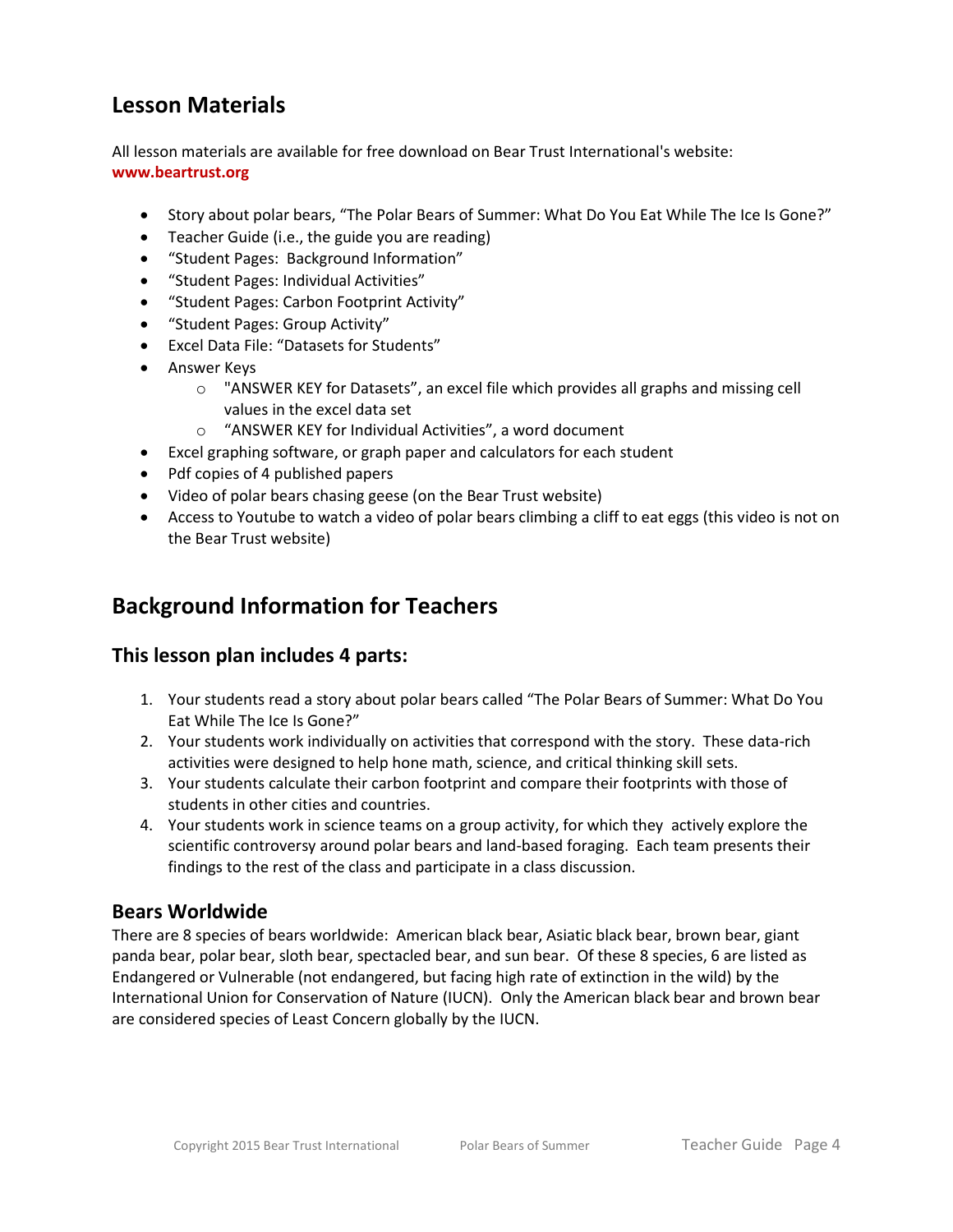### **Polar Bears**

- Polar bears are listed as Vulnerable on the IUCN (International Union for the Conservation of Nature) Red List of Threatened Species. Vulnerable means that the species is not currently Endangered, but facing high rate of extinction in the wild.
- In the US, polar bears are listed as threatened and protected by the Endangered Species Act.
- Scientists estimate that there are between 20,000-25,000 polar bears worldwide today.
- There are 19 sub-populations of polar bears. Of these 19 sub-populations, 3 are declining, 6 are stable, 1 is increasing, and scientists do not have sufficient data to estimate how the other 9 subpopulations are doing.
- There is a Polar Bear Specialist Group of the IUCN Species Survival Commission. This group is the "authoritative source for information on the world's polar bears, and one of IUCN/SSC's more than 100 specialist groups that work to produce and to compile scientific knowledge about the world's species and give independent scientific advice to decision-makers and management authorities"\*.

\*The text in quotes came from the PBSG/IUCN webpage on 5.18.15: http://pbsg.npolar.no/en/index.html

 To learn more about the current status of polar bears, please visit the PBSG website: http://pbsg.npolar.no/en/index.html

### **Scientific Controversy**

As part of this lesson plan, your students will be using real-world data from some studies done on polar bears in western Hudson Bay, Canada. The data from these studies show that some polar bears in some polar bear subpopulations are consuming land-based foods during the ice-free period.

Currently, there is some **scientific controversy** around the topic of polar bears eating land-based foods, like snow goose eggs. Scientific controversy is a healthy part of the scientific process.

#### What is **scientific controversy**?

Dr. Anne Egger, Ph.D. and Dr. Anthony Carpi explain **scientific controversy** on the Vision Learning website [\(http://www.visionlearning.com/en/library/Process-of-Science/49/Scientific-Controversy/181\)](http://www.visionlearning.com/en/library/Process-of-Science/49/Scientific-Controversy/181). Here's what they say:

"Scientists can disagree about lots of things, from the mundane (like what is the best kind of analytical instrument to use) to the profound (whether or not strin[g theory,](http://www.visionlearning.com/en/glossary/view/Theory/pop) a recently developed theory in physics, is an accurate representation of reality). Two scientists disagreeing over an instrument or string theory – or even the interpretation of [data](http://www.visionlearning.com/en/glossary/view/data/pop) – does not count as a controversy, however. A true [scientific](http://www.visionlearning.com/en/glossary/view/Scientific+controversy/pop)  [controversy](http://www.visionlearning.com/en/glossary/view/Scientific+controversy/pop) involves a sustained debate within the broader scientific community [\(McMullin, 1987\)](http://www.visionlearning.com/en/library/Process-of-Science/49/Scientific-Controversy/181#refs). In other words, a significant number of people must be actively engaged in research that addresses the controversy over time. No matter what the content of the disagreement, the scientists involved all share some fundamental knowledge and agree that the subject matter is worth being concerned about and that the various arguments are legitimate.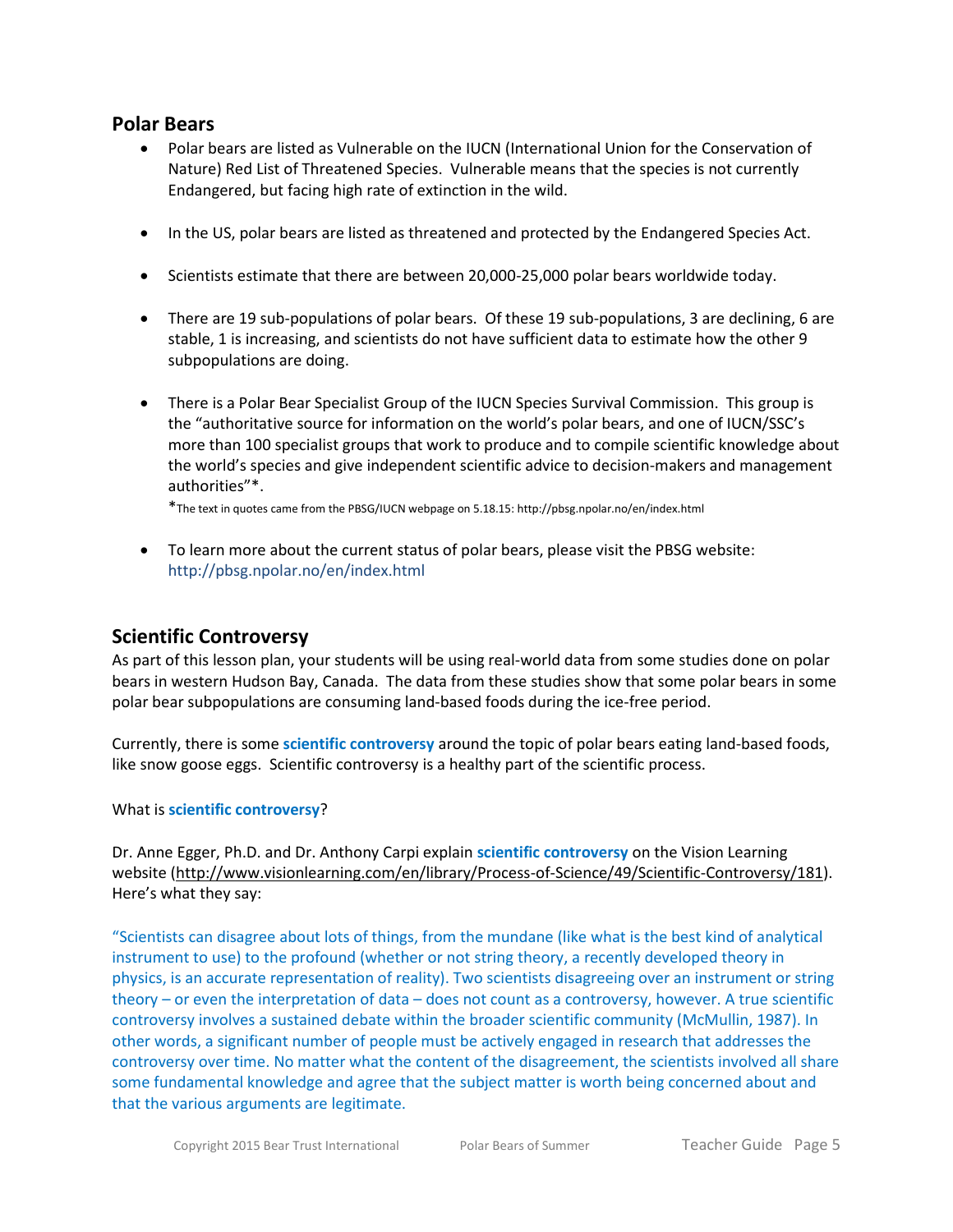What makes the arguments legitimate is that they are based on [data.](http://www.visionlearning.com/en/glossary/view/data/pop) It is not enough for scientists to simply say, "I don't agree with you." Instead, they must conduct the research to garner enough evidence to support their claim. An argument must explain the majority of data available – not just the data collected to support one side. This is not necessarily the case in public controversies such as that over offshore drilling, where a group or individual can decide that some data are more important than other data – the number of birds that died or the economic impact of drilling or the percentage of oil imports. In a [scientific controversy,](http://www.visionlearning.com/en/glossary/view/Scientific+controversy/pop) all of the data must be explained and taken into account.

Though controversies are often discussed in informal settings (the same way you might discuss a controversial issue with your friends), the real debate is carried out at research meetings and through the publication of journal articles (see the "[Scientific Journal Articles](http://www.visionlearning.com/library/module_viewer.php?mid=158&l=) module" created by Vision Learning to learn more). It is only through this process that the debate becomes part of the scientific literature (see th[e Utilizing the Scientific Literature](http://www.visionlearning.com/library/module_viewer.php?mid=173&l=) module created by Vision Learning to learn more) and helps science progress. There is no authoritative body in science that decides what the right answer in a controversy is, nor does it require complete consensus among all scientists. The resolution to a controversy comes when one argument is widely accepted and other arguments fade away. Often, the evidence in favor of one side of the controversy becomes so overwhelming that people simply stop arguing about it. Usually, that happens when multiple lines of evidence coming from multiple research methods (and perhaps multiple disciplines) all converge".

What is the **scientific controversy** surrounding polar bears and land-based foods? First, let's make sure we all know the issues that are **NOT** part of the scientific controversy:

- 1. Scientists **AGREE** that global warming is occurring and that much of this global warming is human-caused (for example, human-caused  $CO<sub>2</sub>$  emissions).
- 2. Scientists **AGREE** that global warming is reducing the Arctic sea ice. The duration of the ice-free period is increasing due to earlier break-up and later freeze up of Arctic sea ice.
- 3. Scientist **AGREE** that the increasing loss of Arctic sea ice affects polar bears because polar bears need ice platforms to hunt their primary prey, seals. Historically, polar bears gained most of their annual fat reserves during spring by hunting seals from the ice. Because Arctic sea ice is becoming less available, polar bears are spending increasingly more time on land. This is especially true for polar bears in western Hudson Bay and James Bay, at the southernmost part of the polar bear's range.
- 4. Scientists **AGREE** that some polar bears in some areas eat land-based foods, including eggs, caribou, fish, etc.

### **Hypotheses About the Scientific Controversy**

Okay, we know that polar bears are spending increasingly more time on land due to increasing loss of sea ice as a consequence of global warming. What do polar bears DO on land during this ice-free period?

THAT is the crux of the **scientific controversy**. We can evaluate this **scientific controversy** as two competing hypotheses: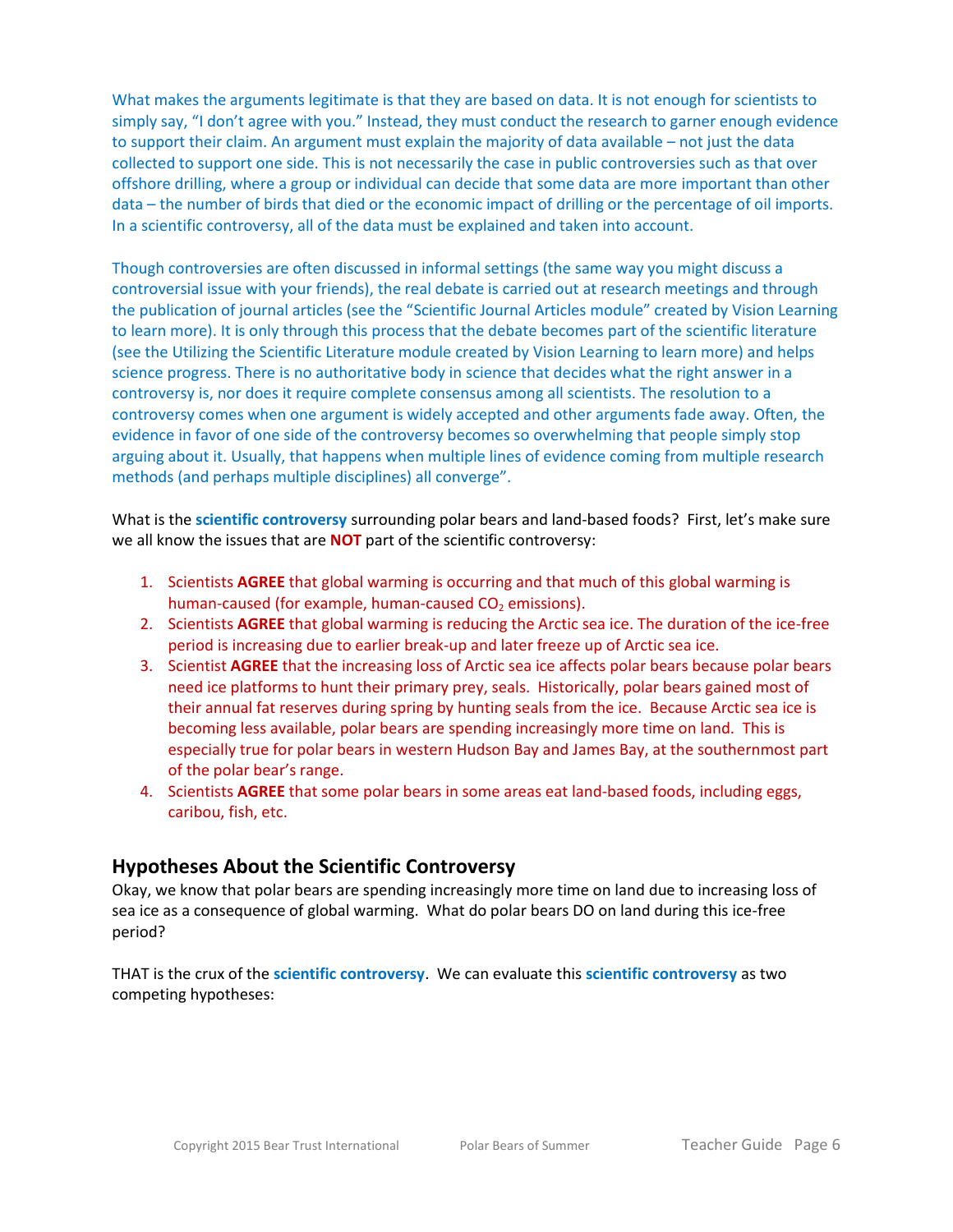**Hypothesis 1A:** Overall, land-based foraging by polar bears will not help offset lost opportunities to hunt seals and land-based foraging will not help the polar bear population cope with continuing loss of Arctic sea ice.

More Information about Hypothesis 1A: When polar bears are forced ashore, they have historically used the fat stores they've accumulated from ice-based hunting of seals to survive the ice-free period. The period polar bears spend on land is often referred to as a "fasting period" or "walking hibernation". Polar bears don't den up during this ice-free period, but most bears reduce their activity presumably to reduce energy expenditure. Because the duration of the ice-free period is increasing, the duration of the fasting period by polar bears is also increasing. During this fasting period, it is recognized that some individual polar bears might opportunistically eat some land-based foods but, overall, any land-based foraging will have minimal effect on individuals and on the polar bear population. Some evidence to support this hypothesis comes from scientific studies that show a decrease in Arctic sea ice in western Hudson Bay has been linked to: 1) decreased survival of some age classes of polar bears, 2) a decline in mean body condition index of polar bears, and, 3) a decline in mean weights of suspected pregnant females.

**Hypothesis 1B:** Land-based foraging by polar bears might help offset lost opportunities to hunt seals and such behavior by polar bears might reflect a flexible foraging strategy that could help the polar bear population cope with continuing loss of Arctic sea ice.

More Information about Hypothesis 1B: Some scientists question the use of the term "fasting" to describe polar bears in western Hudson Bay during the ice-free period. Some evidence to support this hypothesis comes from scientific studies showing polar bears consume land-based foods. Evidence to support the hypothesis that land-based foraging might help polar bears cope with continuing loss of Arctic sea ice comes from a recent scientific DNA study showing polar bears have been distinct from brown bears for much longer than previously thought (at least 600,000 years). Assuming results from this new DNA study are accurate, this means polar bears found a way to persist through 4 warming periods on par with current day conditions: 150,000BP; 240,000BP; 325,000BP; 410,000BP. Presumably, polar bears did not have access to seals during the 4 previous warming periods. Populations of polar bears were no doubt reduced during these warming periods, but the species did not go extinct.

In the Student Pages, we will not tell your students what to think. Rather, we will provide evidence from both sides of this controversy and let your students decide for themselves.

## **Lesson Procedure**

- **1.** Ask your students to read the story called, "The Polar Bears of Summer; What Do You Eat While the Ice is Gone?"
- **2.** After they've read the story, hand out the "Student Pages: Background Information" to each student. Ask them to read this information carefully. Reserve extensive discussion about the scientific controversy until AFTER students have completed the Individual and Group Activities.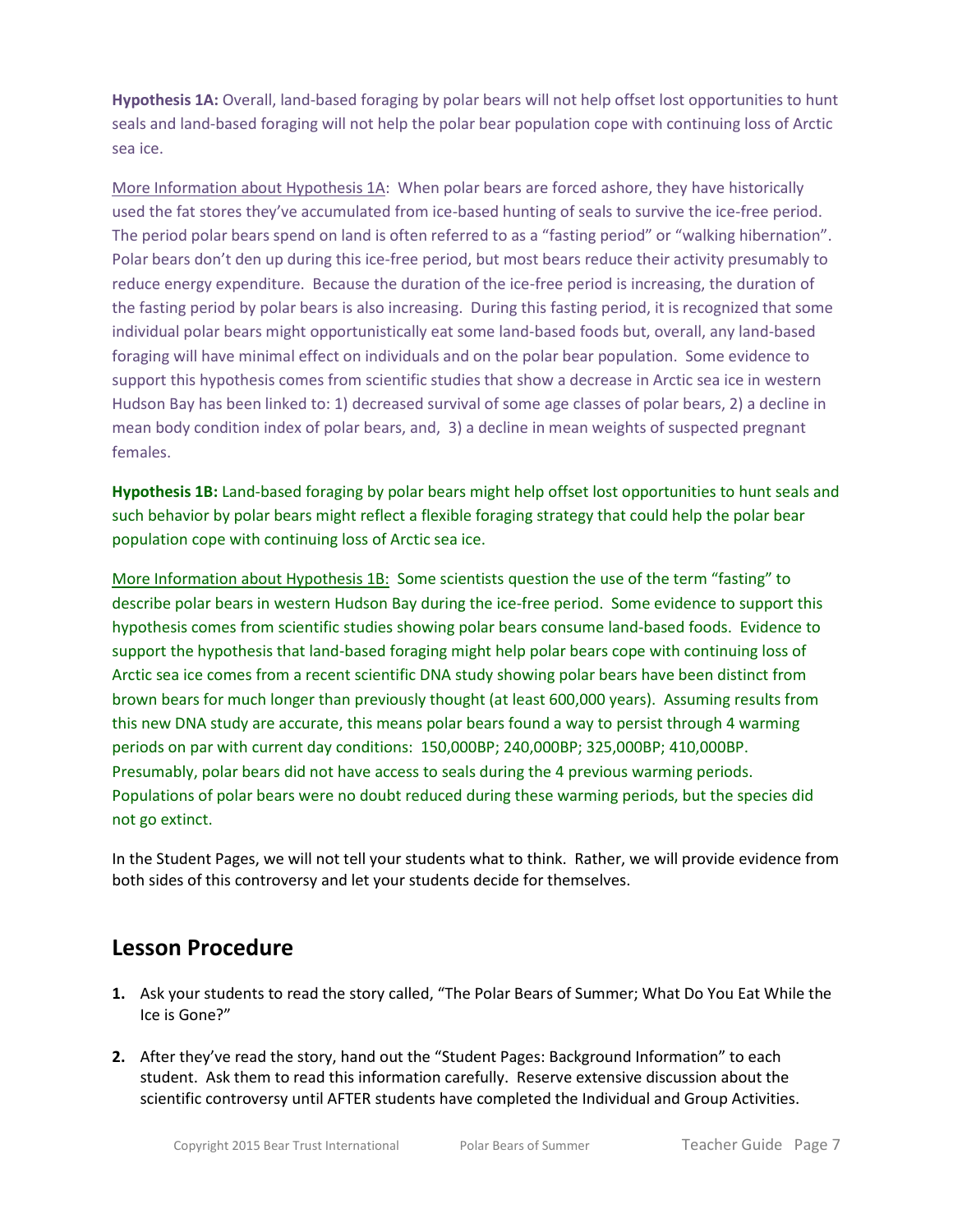- **3.** Next, hand out the "Student Pages: Individual Activities" to each student. Give each student access to the excel file called "Datasets for Students". Tell students that they need to work on these activities individually. This can be assigned as homework, or they can do these activities during class. For these activities, your students will be using real-world data to answer real-world conservation questions. They will be doing mathematical calculations, creating graphs, and interpreting graphs. All equations are provided within the cells in the excel file.
- **4.** Ask students to turn in a digital copy of their answers to their questions from the "Student Pages: Individual Activities".

All answers and graphs are provided to you in the Teacher Answer Keys.

**5.** Hand out the "Student Pages: Carbon Footprint Activity" to each student. Tell them to complete this activity. For this activity, your students will be calculating their carbon footprints by using a carbon calculator provided by Stanford University:

#### <http://footprint.stanford.edu/calculate.html>

Your students do NOT need to download the calculator, just tell them to go to the bottom of the webpage and click on: "Calculate My Footprint Now".

You do not need to have your students register to participate. Ask them to register ONLY if you wish them to.

To compare results with those of other students worldwide, have your students click on "Compare footprint" at the top of the webpage.

The Stanford website offers several ways to extend this activity if you are interested. For example, your class can participate in discussion forums with other classrooms around the world, if you want.

- **6.** Group your students into 4 Science Teams. Hand out the appropriate "Student Pages: Group Activity" to each group. For example, Team 1 will get "Student Pages: Group Activity for Team 1". Team 2 will get "Student Pages: Group Activity for Team 2", etc. Ask them to follow instructions on their Student Pages and prepare a presentation that they will give to the rest of the class. The Student Pages for each group includes specific instructions about what should be included in each presentation.
- **7.** Have each of the 4 Science Teams give their presentations
- **8.** Have a class discussion. Below, find some examples of guiding questions you can ask your students:
	- What is a scientific controversy?
	- What is the scientific controversy around polar bears and land-based foods?
	- What information do both sides of this scientific controversy AGREE on?
	- What do the two sides of this scientific controversy DISAGREE on?
	- What evidence is there to support Hypothesis 1A?
	- What evidence is there to support Hypothesis 1B?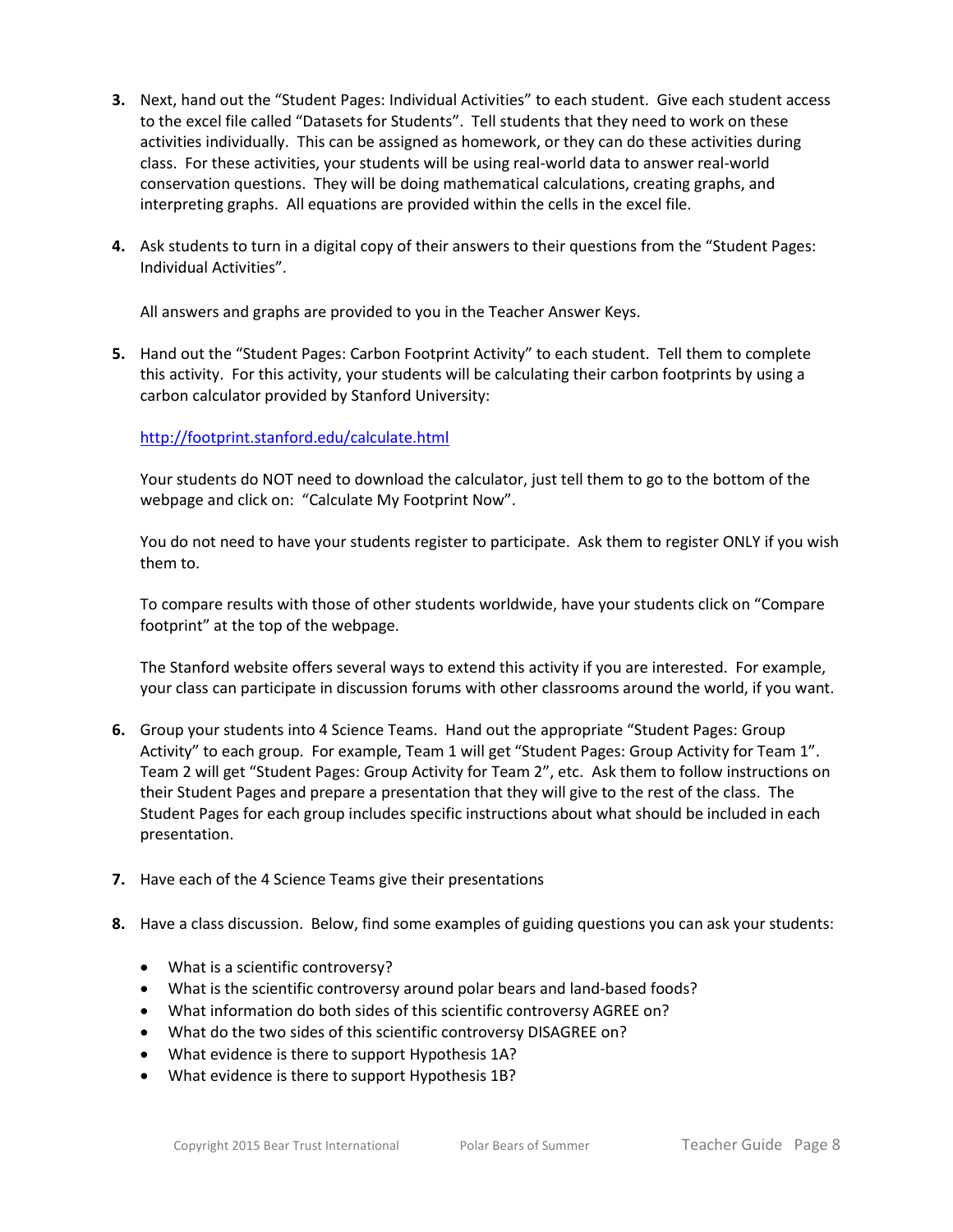- Currently, is there enough evidence to know whether Hypothesis 1A or Hypothesis 1 B is refuted? If not, how would you design a field study to evaluate these 2 competing, alternative hypotheses?
- Based on evidence from BOTH sides of this scientific controversy, do you think the term "fasting" applies to the polar bear subpopulation that lives in western Hudson Bay?
- Polar bears, as a species, have survived at least 4 climate warming periods previous to the one our earth is experiencing now. What do BOTH sides of this scientific controversy say about this topic?
- There have been many studies showing that loss of sea ice correlates with reduced polar bear survival, body condition, and weight. Dr. Robert Rockwell points out that most of these studies were done BEFORE he and Dr. Gormezano did their study on polar bear diets in 2006-2008. What does this mean in terms of how we can estimate the effect that land-based foraging by polar bears might have on population demography?
- What do BOTH sides of this scientific controversy state about the energy in the colony of nesting snow geese in western Hudson Bay in terms of "seal days"?
- What is an ecological mismatch? What is the current ecological mismatch for polar bears? What is a new **potential** "match" for polar bears?
- Why are polar bears an iconic symbol of climate warming?
- What was the average carbon footprint for students in your class? How did it compare with students in other states, the US, and around the world?
- How can you reduce your carbon footprint?
- If you were in charge of everything (wow, wouldn't that be great?), how would you incentivize wise use of natural resources?

Note: this lesson is specifically designed using the flipped learning model. Rather than asking teachers to lecture, we ask students to discover the answers and share findings. As such, most of the informational content (including definitions and explanations) are included in the Student Pages and in the Datasets.

# **Next Generation Science Standards: High School**

### **Performance Expectations:**

HS-LS2-2: Use mathematical representations to support and revise explanations based on evidence about factors affecting biodiversity and populations in ecosystems of different scales

HS-LS2-6 : Evaluate claims, evidence, and reasoning that the complex interactions in ecosystems maintain relatively consistent numbers and types of organisms in stable conditions, but changing conditions may result in a new ecosystem

HS-LS2-7: Design, evaluate, and refine a solution for reducing the impacts of human activities on the environment and biodiversity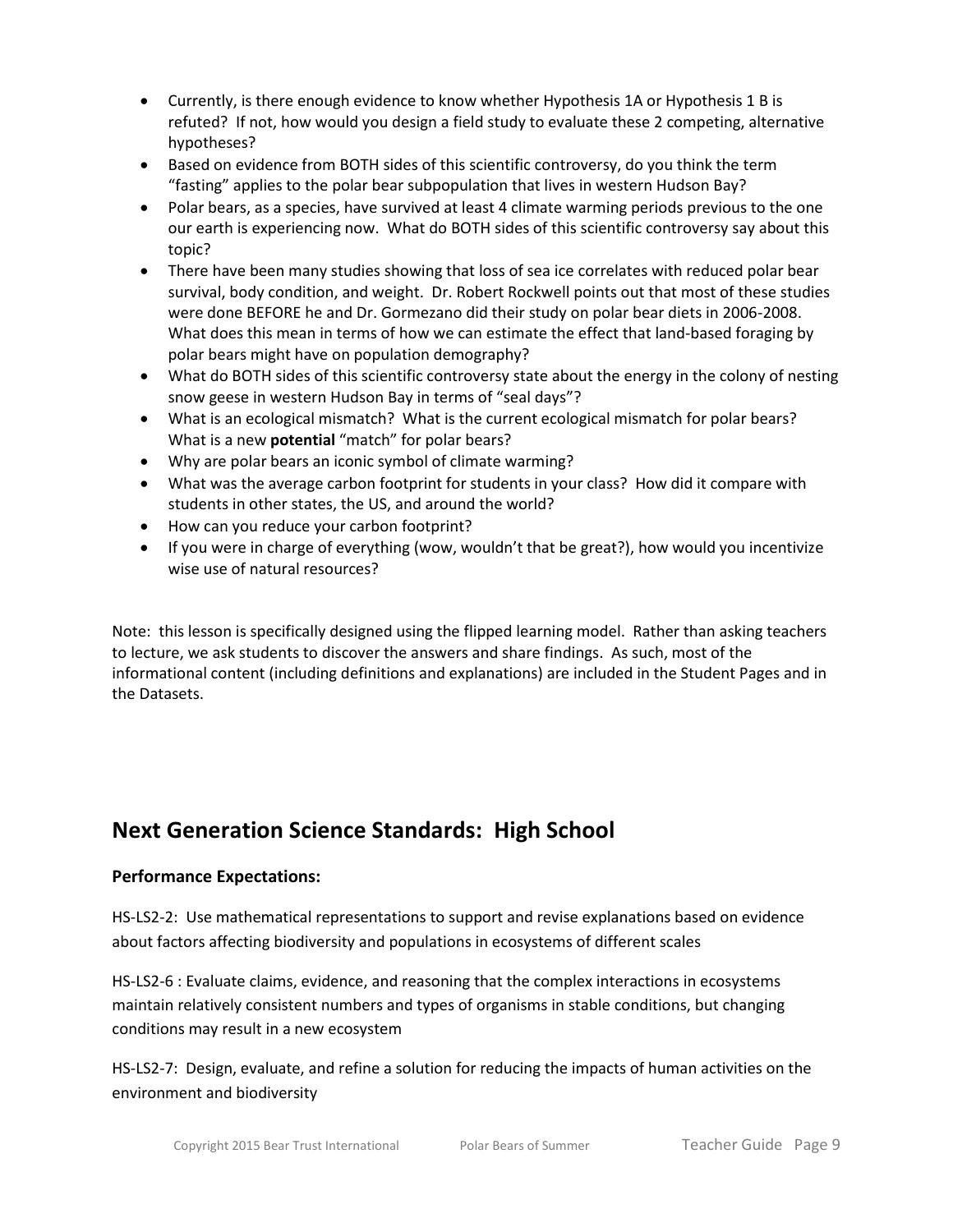### **Science and Engineering Practices:**

Asking questions and Defining Problems

Developing and Using Models

Using Mathematics and Computational Thinking

Constructing Explanations and Designing Solutions

Engaging in Argument from Evidence

Scientific Knowledge is Open to Revision in Light of New Evidence

Analyzing and Interpreting Data

#### **Disciplinary Core Ideas:**

Interdependent Relationships in Ecosystems

Developing Possible Solutions

Ecosystem Dynamics, Functioning, and Resilience

#### **Crosscutting Concepts:**

Cause and Effect

Systems and System Models

## **Common Core State Standards: Math**

[CCSS.Math.Content.HSS-ID.B.5:](http://www.corestandards.org/Math/Content/HSS/ID/B/5) Summarize categorical data for two categories in two-way frequency tables. Interpret relative frequencies in the context of the data (including joint, marginal, and conditional relative frequencies). Recognize possible associations and trends in the data.

[CCSS.Math.Content.HSS-IC.B.6:](http://www.corestandards.org/Math/Content/HSS/IC/B/6) Evaluate reports based on data.

[CCSS.Math.Content.HSS-IC.B.9:](http://www.corestandards.org/Math/Content/HSS/IC/B/6) Distinguish between correlation and causation.

CCSS.Math.Content.HSS-IC.1: Understand statistics as a process for making inferences about population parameters based on a random sample from that population.

CCSS.Math.Content.HSS-IC.4: Use data from a sample survey to estimate a population mean or proportion; develop a margin of error through the use of simulation models for random sampling.

CCSS.Math.Content.HSS-IC.5: Use data from a randomized experiment to compare two treatments; use simulations to decide if differences between parameters are significant.

CCSS.Math.Content.HSS-IC.6: Evaluate reports based on data.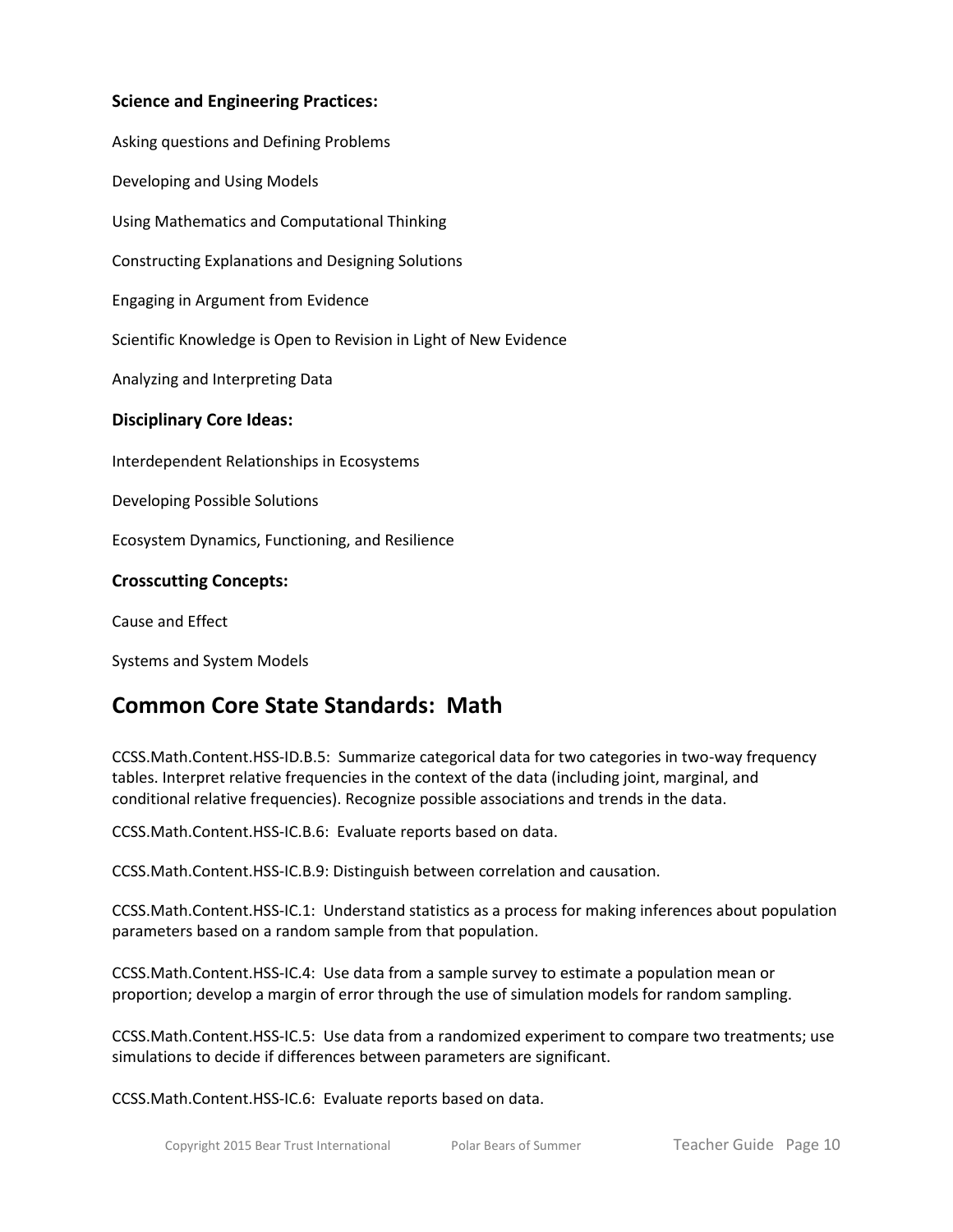CCSS.Math.Content.HSS- N –Q1: Use units as a way to understand problems and to guide the solution of multi-step problems; choose and interpret units consistently in formulas; choose and interpret the scale and the origin in graphs and data displays.

CCSS.Math.Content.HSS-N-Q2: Define appropriate quantities for the purpose of descriptive modeling.

[CCSS.Math.Content.HSN-Q.A.2:](http://www.corestandards.org/Math/Content/HSN/Q/A/2) Define appropriate quantities for the purpose of descriptive modeling.

[CCSS.Math.Content.HSF-IF.B.4:](http://www.corestandards.org/Math/Content/HSF/IF/B/4) For a function that models a relationship between two quantities, interpret key features of graphs and tables in terms of the quantities, and sketch graphs showing key features given a verbal description of the relationship

[CCSS.Math.Content.HSF-IF.C.9:](http://www.corestandards.org/Math/Content/HSF/IF/C/9) Compare properties of two functions each represented in a different way (algebraically, graphically, numerically in tables, or by verbal descriptions).

## **Common Core State Standard Connections: Literacy**

[CCSS.ELA-Literacy.RST.9-10.1:](http://www.corestandards.org/ELA-Literacy/RST/9-10/1/) Cite specific textual evidence to support analysis of science and technical texts, attending to the precise details of explanations or descriptions.

[CCSS.ELA-Literacy.RST.9-10.2:](http://www.corestandards.org/ELA-Literacy/RST/9-10/2/) Determine the central ideas or conclusions of a text; trace the text's explanation or depiction of a complex process, phenomenon, or concept; provide an accurate summary of the text.

[CCSS.ELA-Literacy.RST.9-10.3:](http://www.corestandards.org/ELA-Literacy/RST/9-10/3/) Follow precisely a complex multistep procedure when carrying out experiments, taking measurements, or performing technical tasks, attending to special cases or exceptions defined in the text

[CCSS.ELA-Literacy.RST.9-10.4:](http://www.corestandards.org/ELA-Literacy/RST/9-10/4/) Determine the meaning of symbols, key terms, and other domainspecific words and phrases as they are used in a specific scientific or technical context

[CCSS.ELA-Literacy.RST.9-10.5:](http://www.corestandards.org/ELA-Literacy/RST/9-10/5/) Analyze the structure of the relationships among concepts in a text, including relationships among key terms (e.g., *force, friction, reaction force, energy*).

[CCSS.ELA-Literacy.RST.9-10.6:](http://www.corestandards.org/ELA-Literacy/RST/9-10/6/) Analyze the author's purpose in providing an explanation, describing a procedure, or discussing an experiment in a text, defining the question the author seeks to address.

[CCSS.ELA-Literacy.RST.9-10.7:](http://www.corestandards.org/ELA-Literacy/RST/9-10/7/) Translate quantitative or technical information expressed in words in a text into visual form (e.g., a table or chart) and translate information expressed visually or mathematically (e.g., in an equation) into words.

[CCSS.ELA-Literacy.RST.9-10.8:](http://www.corestandards.org/ELA-Literacy/RST/9-10/8/) Assess the extent to which the reasoning and evidence in a text support the author's claim or a recommendation for solving a scientific or technical problem.

[CCSS.ELA-Literacy.RST.9-10.9:](http://www.corestandards.org/ELA-Literacy/RST/9-10/9/) Compare and contrast findings presented in a text to those from other sources (including their own experiments), noting when the findings support or contradict previous explanations or accounts.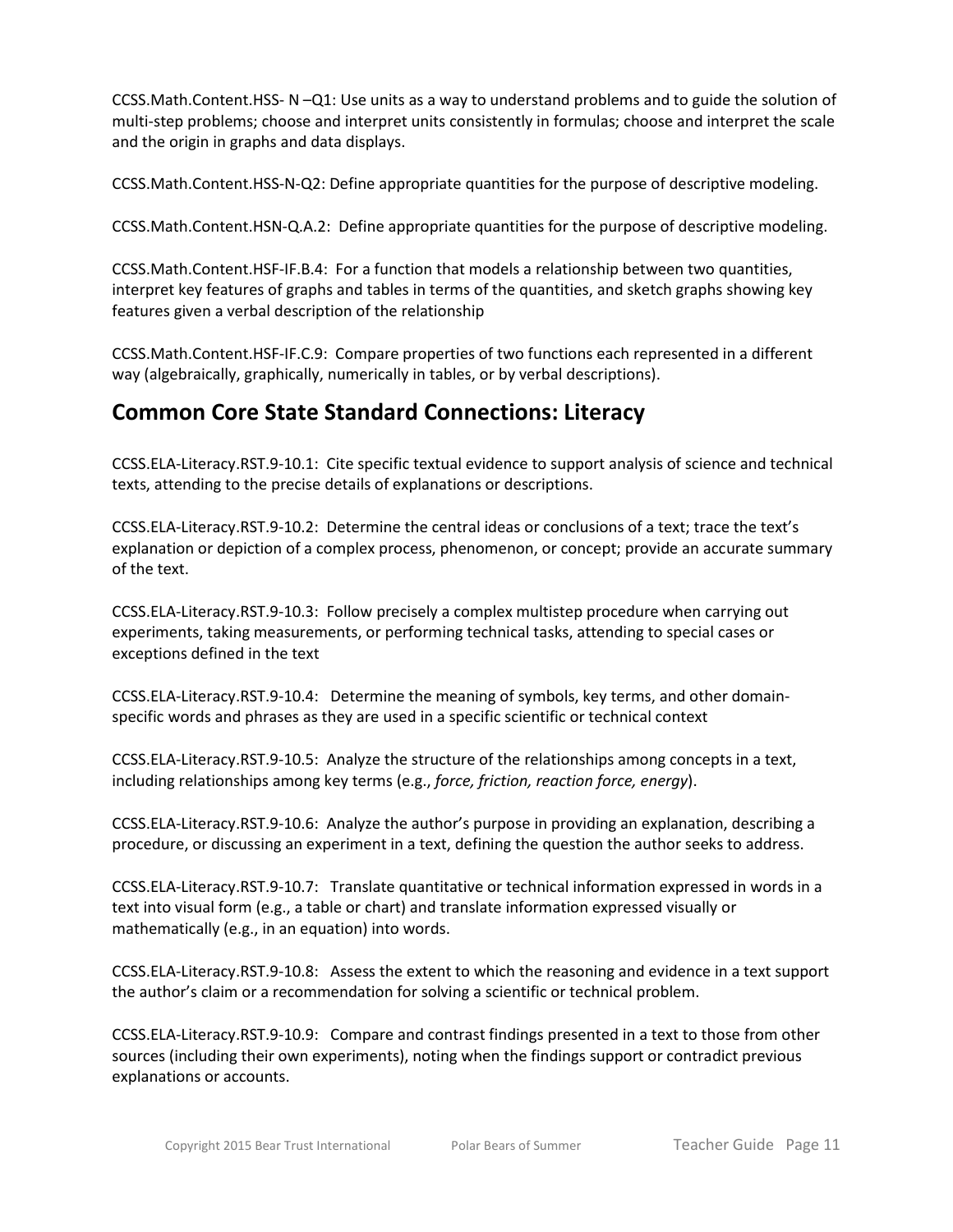# **NSES National Science Standards**

Standard A: Science as Inquiry 1-6

- 1. Identify questions and concepts that guide scientific investigations (STEM)
- 2. Design and conduct scientific investigations (STEM)
- 3. Use technology and mathematics to improve investigations and communications (STEM)
- 4. Formulate and revise scientific explanations and models using logic and evidence (STEM)
- 5. Recognize and analyze alternative explanations and models (STEM)
- 6. Communicate and defend a scientific argument (STEM)

Standard C: Life Science 6; Students will understand the behavior of organisms (STEM)

# **National Math Standards NCTM**

Standard 4: Measurement (STEM)

a. Understand measurable attributes of objects and the units, systems and the processes of measurement (STEM)

Standard 5: Data Analysis and Probability

- a. [Formulate questions](http://www.nctm.org/standards/content.aspx?id=318#formulate) that can be addressed with data and collect, organize, and display relevant data to answer them
- b. [Select and use](http://www.nctm.org/standards/content.aspx?id=318#select) appropriate statistical methods to analyze data
- c. [Develop and evaluate](http://www.nctm.org/standards/content.aspx?id=318#develop) inferences and predictions that are based on data

Standard 6: Process

- Build new mathematical knowledge through problem solving
- Solve problems that arise in mathematics and in other contexts
- Apply and adapt a variety of appropriate strategies to solve problems
- Monitor and reflect on the process of mathematical problem solving

#### **Reasoning and Proof**

- Make and investigate mathematical conjectures
- Develop and evaluate mathematical arguments and proofs
- Select and use various types of reasoning and methods of proof

#### **Communication**

- Organize and consolidate their mathematical thinking through communication
- Communicate their mathematical thinking coherently and clearly to peers, teachers, and others
- Analyze and evaluate the mathematical thinking and strategies of others;